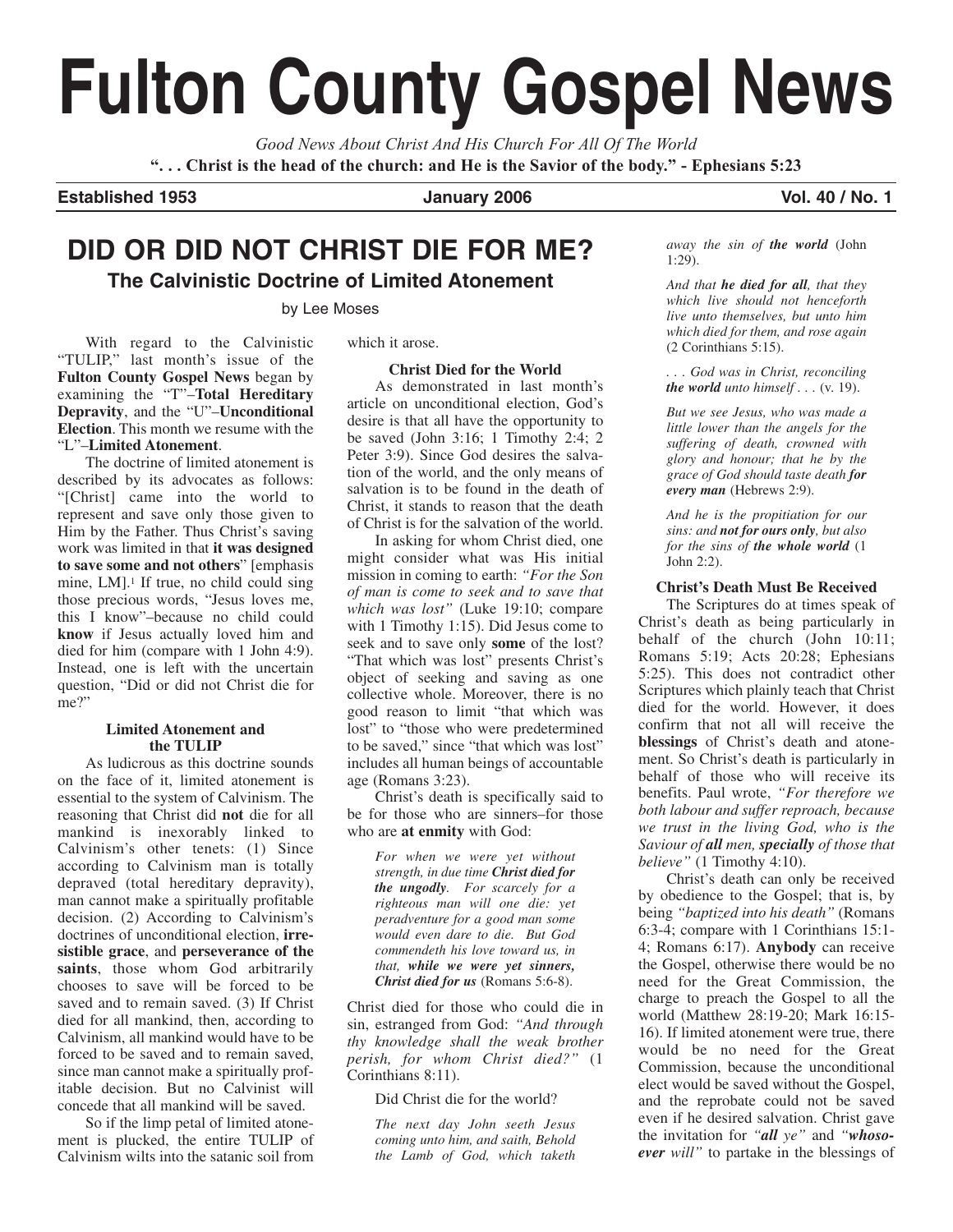#### **FULTON COUNTY GOSPEL NEWS** USPS Publication #211780

. . . is a Periodical publication issued monthly by the Church of Christ at Third and Bethel (P.O. Box 251), Mammoth Spring, AR 72554-0251. **POSTMASTER: Please mail all changes of address to the above address.**

**FCGN** is mailed free of charge to any who care to receive it. We will be happy to add any names to the regular mailing list. If you send in a name we must have a complete address, including number and street name, or R.R. or HCR number, plus box number, or a P.O. Box number and the **NINE DIGIT ZIP CODE**. This paper is supported by voluntary contributions for which we are grateful. Financial information will be furnished upon request. **Mail all address corrections or manuscripts to:**

#### **FULTON COUNTY GOSPEL NEWS** P.O. Box 251

Mammoth Spring, AR 72554

| Lee Moses $\dots\dots\dots\dots\dots\dots$ . EDITOR |
|-----------------------------------------------------|
|                                                     |
| E-Mail cocfcgn@centurytel.net                       |
| Website www.fultoncountygospelnews.org              |
| Hosted by TheBible.net                              |

#### *continued from page 1*

His atonement (Matthew 11:28; Revelation 22:17). While all will not partake in these blessings, all who willingly receive Christ's death will.

#### **Conclusion**

Did Christ die for the purpose of saving only some and not others? Clearly God purposed that Christ's death serve as the atonement for the world. The fountain of life provided by Christ's death flows forth with abundant atonement for **all**. He who desires spiritual life will never find the atonement of Christ a dry fountain, contrary to the erroneous doctrine of limited atonement. Christ's atonement is not limited–but those who decline to partake of it limit themselves from receiving the greatest of blessings possible. So, dear reader, if you have not yet tasted the living water of atonement, hear what the Spirit saith:

> *And the Spirit and the bride say, Come. And let him that heareth say, Come. And let him that is athirst come. And whosoever will, let him take the water of life freely* (Revelation 22:17).

<sup>1</sup> David N. Steele and Curtis C. Thomas, **The Five Points of Calvinism Defined, Defended, Documented** (Phillipsburg, NJ: Presbyterian and Reformed Publishing Company, 1982 reprint), p. 39.

## **CAN MAN RESIST THE GRACE OF GOD? The Calvinistic Doctrine**

## **of Irresistible Grace** by Chris Perry

It should dishearten anyone who professes to be religious to see the division and confusion that is rampant in the religious world today. The gulfs that separate this group from that group, the rifts that create one splinter group after another, have been in place for so long that they are–to many–an accepted part of the so-called "Christian" landscape. But surely this is not as God meant it. Rather, God demands unity based on His word, and nothing less than *that* unity will be tolerated (compare with Galatians 1:6-9; Romans 6:17; John 12:48; James 3:17).

If an interested person were to examine many of the religious beliefs that are contrary to the word of God, they would find a common denominator – Calvinism in some shape, form, or fashion. Of the religious principles presented by Calvin (I say "presented" because Calvin did not originate the ideas; he merely refined and codified them), which are often referred to by the acrostic TULIP, the idea of *irresistible grace* holds an important place. The **Westminster Confession** (adopted by the Presbyterian Church, among others) provides a useful definition of this false doctrine:

> **All those whom God hath predestinated unto life, and those only**, he is pleased, in his appointed and accepted time, effectually to call, by his word and Spirit, out of that state of sin and death, to grace and salvation by Jesus Christ . . . **This effectual call is of God's free and special grace alone, not from anything at all foreseen in man who is altogether passive therein**, until, being quickened and renewed by the Holy Spirit, he is thereby enabled to answer this call, and to embrace the grace offered and conveyed in it (emphasis mine; full text available at http://opc.org/ documents/CFLayout.pdf).

As is obvious from the above quote, the major points of Calvinism are inseparably linked. Irresistible grace depends on at least two assumptions from TULIP: God *unconditionally elects* certain people to either eternal life or eternal condemnation; and, because of his *total hereditary depravity*, man is unable to react on His own to God's divine call. Of course, these ideas are unbiblical and anti-biblical, and will be systematically defeated in other sections of this and last month's **FCGN**.

We should not dismiss the doctrine of irresistible grace as only meaningful to some stuffy, old-world religionists. Instead, we should recognize that some of the most popular evangelical denominations are based on Calvin's teachings. For instance, the **Abstract of Principles** of the Southern Baptist Theological Seminary includes the following:

> **Regeneration is a change of heart, wrought by the Holy Spirit**, who quickeneth the dead in trespasses and sins enlightening their minds spiritually and savingly to understand the Word of God, and **renewing their whole nature**, so that they love and practice holiness. **It is a work of God's free and special grace alone** (emphasis mine; full text available at www.sbts.edu/aboutus/pdf/abstract. pdfl).

Included in this pitiful attempt to explain the new birth are references to man's *total hereditary depravity* and God's *irresistible grace* (note: the same abstract also espouses *unconditional election* as "God's eternal choice of some persons unto everlasting life"). In another copy of a particular Baptist **Articles of Faith**, the new birth is described as happening "in a manner above our comprehension, not by culture, not by character, nor by the will of man, but wholly and solely by the power of the Holy Spirit in connection with divine truth." Here, therefore, in a nutshell, is the doctrine of *irresistible grace*–grace saves us whether we like it or not and whether we want it or not.

Despite what Calvin might have borrowed from Augustine, and despite what creeds and confessions of faith might say, the doctrine of *irresistible grace* is nowhere found in Scripture. In fact, holding to such a doctrine does great damage to fundamental principles clearly taught in God's word. For instance, to believe in *irresistible grace* is to disparage the character of God Himself. A God who *"will have all men to be saved, and come unto the knowledge of the truth"* (1 Timothy 2:4), who is *"not willing that any should perish, but that all should come to repentance"* (2 Peter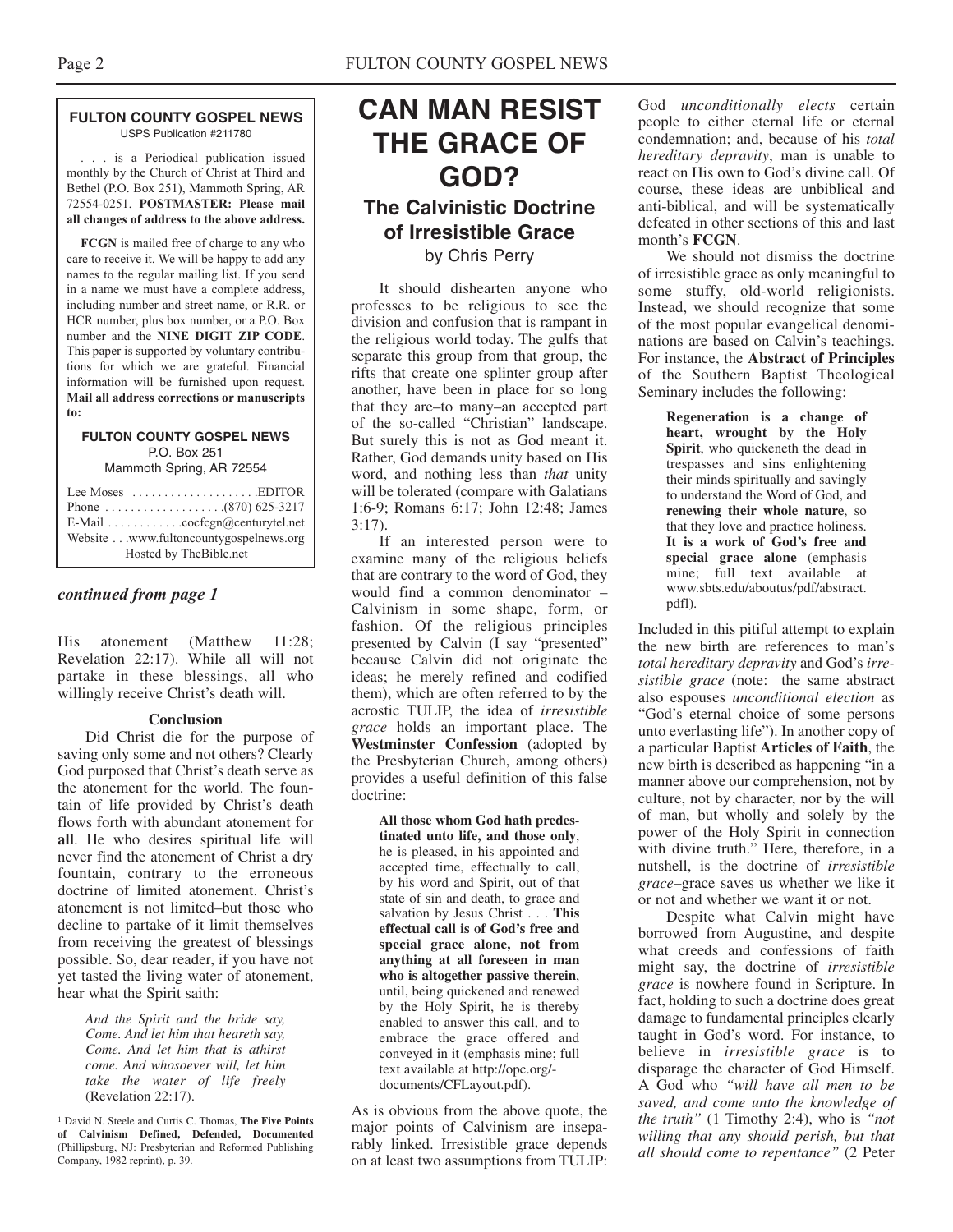3:9) would not bestow His loving and saving favor only on those He had chosen against their will. A God who is "*no respecter of persons*" (Acts 10:34) would not arbitrarily dole out grace to those who might not want it. Instead, such a God would send His Son, the embodiment of grace (Ephesians 2:8-9, 12-13), because He "*so loved the world*" (John 3:16). Such a God would bring a grace that "*hath appeared to all men, teaching us that, denying ungodliness and worldly lusts, we should live soberly, righteously, and godly in this present world*" (Titus 2:11-12).

As well, one who holds to *irresistible grace* theology must dismiss man's freedom to choose. God made man in His image (Genesis 1:26-27), which included giving him the capacity for free will. Even Calvinists must accept this point, as the **Westminster Confession of Faith** states: "God hath endued the will of man with that natural liberty, that it is neither forced, nor, by any absolute necessity of nature, determined to good, or evil." As proof of this statement, the **Confession** cites the same passages that faithful preachers have cited to reference free will: James 1:13-14, Deuteronomy 30:19, John 5:40, and so on. Of course, the **Confession** goes on to claim that in the Garden of Eden:

> Man, in his state of innocency, had freedom, and power to will and to do that which was good and well pleasing to God; **but yet, mutably, so that he might fall from it** . . . [and] by his fall into a state of sin. **hath wholly lost all ability of will to any spiritual good accompanying salvation** (emphasis mine).

However, the writers of the **Westminster Confession** defeated their own argument, for all of the passages they cite proving free will *prior to the fall* were spoken *after the fall*! Was Moses asking the Israelites to do something they had "lost all ability" to do? Was James teaching that we are drawn away from goodness "by our own lusts" when we were never connected to goodness so as to be drawn away? As always, false teaching is ludicrous.

It must also be stated that to believe in *irresistible grace* is to deny clear teaching on obedience. After Peter, as quoted above, recognized the impartiality of God's nature, he stated, "*But in every nation he that feareth him, and worketh righteousness, is accepted with him*" (Acts 10:35). As well, he described the Christians of the 1st century as those who had "*purified* [their] *souls in obeyed*

*the truth*" (1 Peter 1:22). Paul told the Roman Christians, "*But God be thanked, that ye were the servants of sin, but ye have obeyed from the heart that form of doctrine which was delivered you*" (Romans 6:17). If acceptance by God is dependent on fear and working righteousness; if purification is accomplished by obeying the truth; and if we have to obey God's form of doctrine in order not to be the servants of sin–if all of these things are true, and they are, then grace is not irresistible. Rather, God's grace is offered to all of mankind, only with the stipulation that those who hope to receive it must *obey Him* to do so. Those who choose not to obey are resisting the grace of God.

Dear friend, are you entangled in a man-made system that bases its beliefs on the unbiblical doctrines of Calvinism? Are you basing your faith on the traditions of men, instead of the word of God? If so, do not "*frustrate* [cast off, bring to naught, reject] *the grace of God*" (Galatians 2:21). Give up your error and obey the truth. Only then can you receive God's gift of grace.

> 303 DeKalb Street McMinnville, TN 37110

## **CAN A CHILD OF GOD FALL FROM GRACE? The Calvinistic Doctrine of Perseverance of the Saints** by Geoff Litke

The evils of Calvinism saturate the minds and hearts of religious people throughout the world. Perhaps without realizing, most who consider themselves Christians have swallowed at least one of the petals of the T-U-L-I-P.

However, Calvinism is not an "a la carte" religion; as one faithful elder stated, "the whole ball of wax must stick together or melt together." In other words holding any one point implies the rest and without any one point the system fails. The reason for sobriety in this matter is not merely academic. Faith in Calvinism fails for therein is NO HOPE!

The sweetest sounding selling point of the Calvinistic brand of "Christianity" is the doctrine of "Perseverance of the

Saints." Even to those who cling to this "perseverance," the name may seem foreign. It is canned and labeled in various ways. Some say, "Once saved always saved," "Once in grace always in grace," "One cannot fall from grace," "Impossibility of apostasy," or "Eternal security." No matter what label it bears, the doctrine contains only a false comfort. One writer said, "Old Calvinism is so popular because it extends hope without responsibility."1 The Bible, from cover to cover, denies the notion that a child of God cannot so sin as to be eternally lost.

Various men through the years have counted in the Bible warnings against falling and apostasy. These students find around 5,000 separate warnings against spiritual departure. Yet many believe it is not possible. Whether in the candid way one sins and "trusts in God's grace" or simply never gives diligence to make their calling and election sure (2 Peter 1:10), they deny the true nature of grace. Putting it formally, the Westminster Confession of Faith plainly states,

> They, whom God hath accepted in His Beloved, effectually called, and sanctified by His Spirit, can neither totally nor finally fall away from the state of grace, but shall certainly persevere therein to the end, and be eternally saved.2

This is said to depend not on their freewill, but because God said so and therefore makes it so despite any sin they commit. Some partial Calvinists "totin' half the wax" do not openly proclaim this idea, but it is demanded by their doctrines. The God of Calvinism is not the God of the Bible. If one objects to this fact, they ought to show the nobility of the Bereans (Acts 17:11), follow the advice of Isaiah, "reasoning" (Isaiah 1:18), and prove all things (1 Thessalonians 5:21).

The Calvinist's conundrum goes like this: if God is sovereign (as the Calvinist defines "sovereign") saving man apart from man's intentions, desires, or actions, but God loses one of His saved; then God cannot be sovereign. Therefore none will be lost. In other words, if you believe God saves you apart from anything you want or are even capable of wanting or doing, then you become lost; the failure is with God; not you, not the world. Therefore you cannot be lost.

The reality is that one may so sin as to fall from grace. Paul wrote to Christians in Galatia who were believing the Judaizing teachers who taught that gentiles must be circumcised and keep